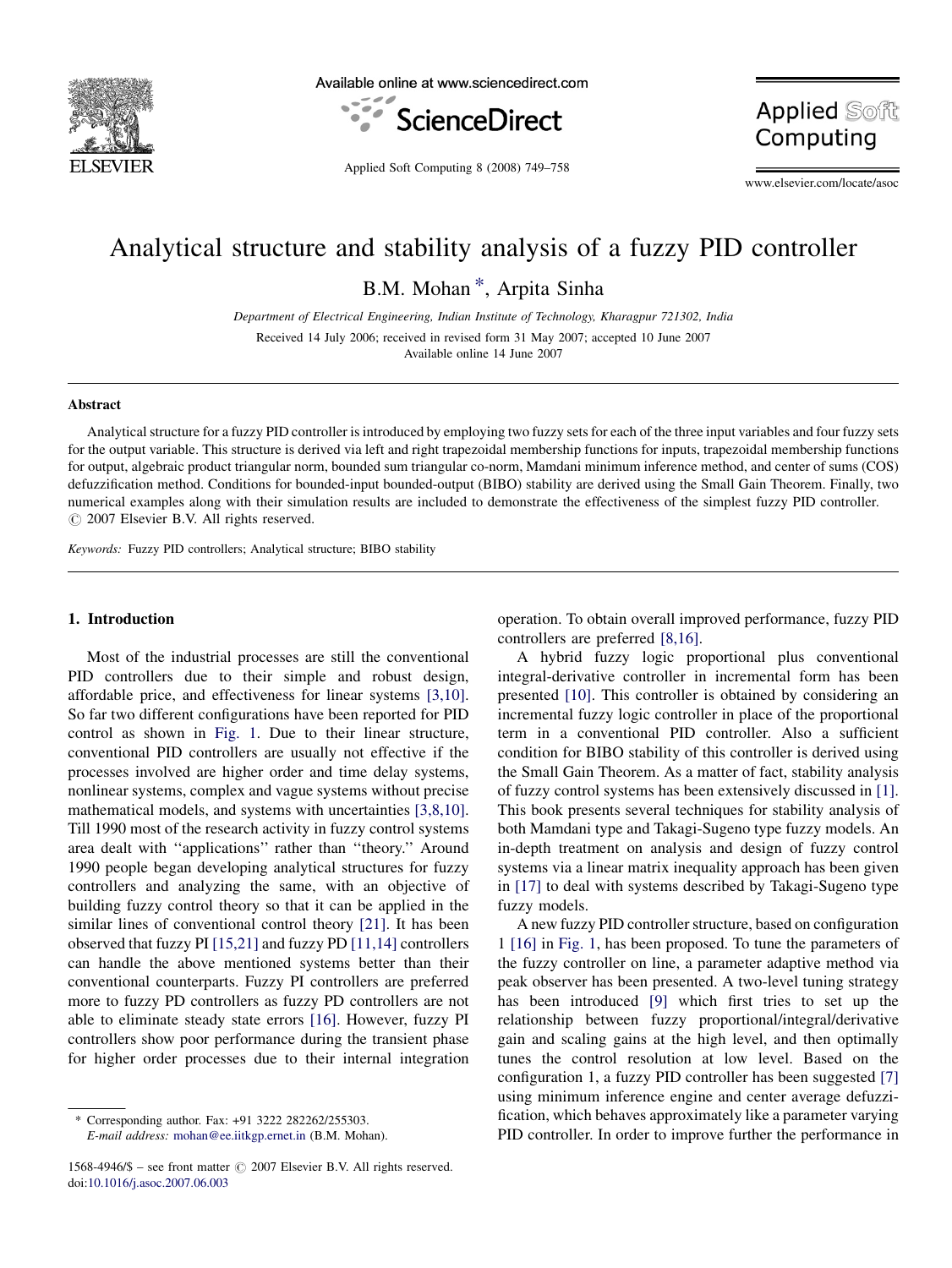<span id="page-1-0"></span>

Fig. 1. PID controllers: (a) configuration 1; (b) configuration 2; (c) configuration 3.

transient and steady states, an adaptive method via function tuner has been developed [\[19\]](#page--1-0) to tune the scaling factors of the fuzzy controller on line. An adaptive method via relative rate observer has been proposed [\[5\]](#page--1-0) for tuning the scaling factors of the fuzzy logic controller in an on-line manner.

Fuzzy PI and fuzzy PD controllers are combined to get a fuzzy PID controller according to the configuration 2 [\[8\]](#page--1-0) in Fig. 1. Its knowledge base consists of two-dimensional rule bases for PI and PD controls. A tuning method, based on gain margin and phase margin specifications, has been proposed [\[20\]](#page--1-0) for determining the parameters of the fuzzy PID controller. Also sufficient conditions for BIBO stability have been determined. Several forms of decomposed proportionalintegral-derivative fuzzy logic controllers (fuzzy  $P +$  fuzzy  $I +$  fuzzy D form, fuzzy PD + fuzzy I form, fuzzy  $PI$  + conventional D form, fuzzy P + conventional ID form and fuzzy  $PI + fuzzy PD$  form) have been tested and compared [\[4\]](#page--1-0). To obtain simple structures, the activities of the proportional, integral and derivative parts of the fuzzy PID controller are defined with simple rules in proportional rule base, integral rule base and derivative rule base.

A function-based evaluation approach has been proposed [\[6\]](#page--1-0) for a systematic study of fuzzy PID controllers, and the fuzzy controllers have been analyzed using five simple evaluation criteria (control-action composition, input coupling, gain dependency, gain-role change, and rule/parameter growth).

It has been already proved by Mizumoto [\[13\]](#page--1-0) that PID controllers can be obtained by using fuzzy control methods like product-sum-gravity method (algebraic product triangular norm, Larsen product inference method, bounded sum triangular co-norm and center of gravity method for defuzzification) and simplified fuzzy reasoning method (special case of product-sum-gravity method when fuzzy sets in consequent part are of same size). However, PID controller cannot be constructed by min-max-gravity method as this method gives a complicated inference result of nonlinear form for a simple fuzzy reasoning form, see [Fig. 5](#page--1-0) in [\[13\].](#page--1-0) It has been shown that extrapolative reasoning can also be accomplished by product-sum-gravity method and simplified fuzzy reasoning method by extending membership functions of antecedent parts of fuzzy rules [\[13\]](#page--1-0).

In this paper attempts are made to obtain analytical structure of the fuzzy PID controller (configuration 3 in Fig. 1) by employing algebraic product triangular norm, bounded sum triangular co-norm, left  $(\Gamma$ -type) and right  $(L$ -type) trapezoidal membership functions for inputs, trapezoidal membership functions for output, nonlinear control rules, Mamdani minimum inference method, and COS method of defuzzification. Conditions for BIBO stability of fuzzy PID control systems are obtained. Finally, to demonstrate the superiority of fuzzy PID controller over the conventional PID controller, simulation results of two examples are included.

The paper is organized as follows. The next section deals with the fundamental components of a typical fuzzy PID controller. Section [3](#page--1-0) presents the fuzzy PID analytical structure. Section [4](#page--1-0) is about BIBO stability analysis of fuzzy PID control systems. Section [5](#page--1-0) deals with design aspects of the simplest fuzzy PID controller. Section [6](#page--1-0) includes simulation results while Section [7](#page--1-0) consists of concluding remarks.